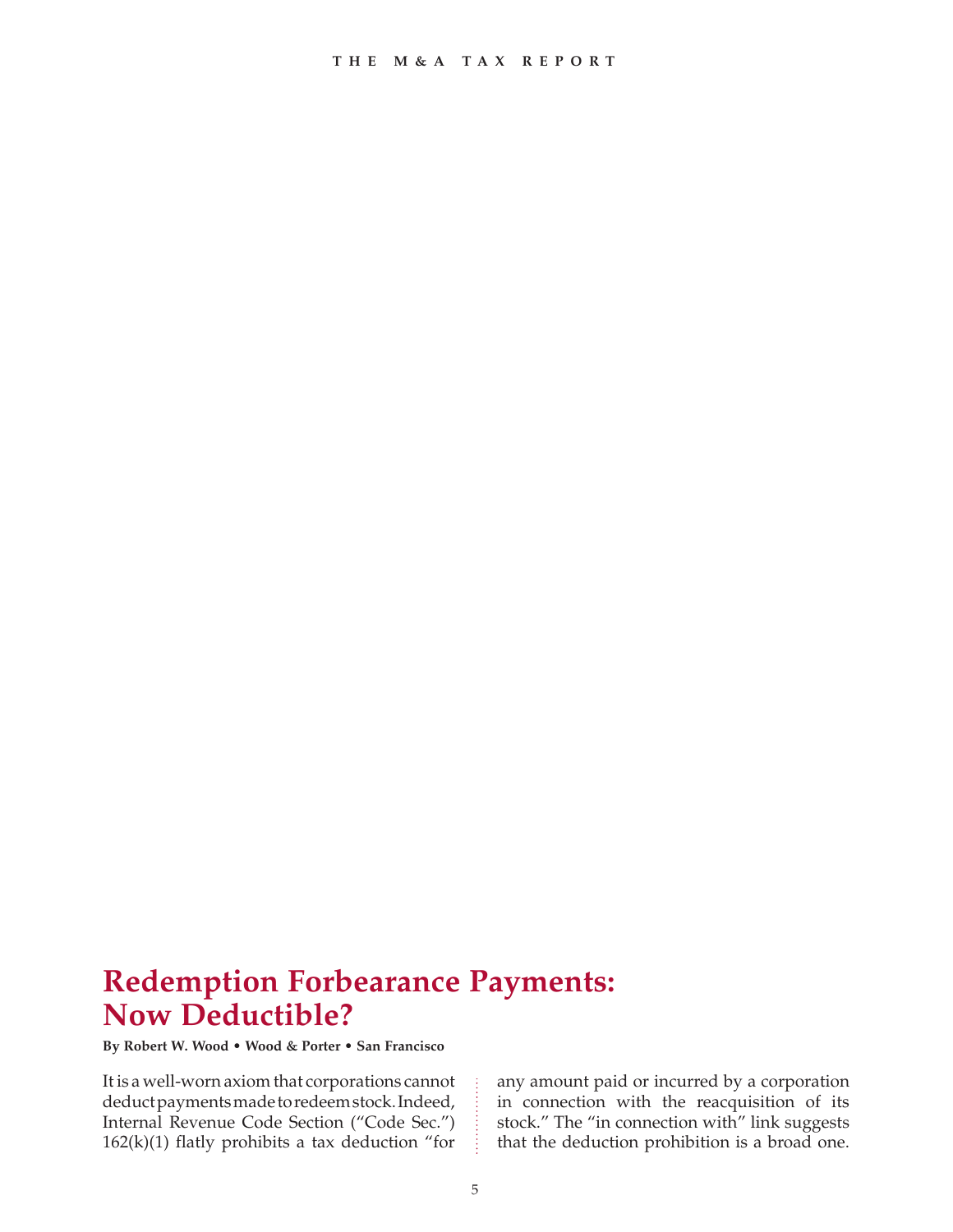It covers not only the consideration paid for redemption, but also all fees and expenses.

Code Sec. 162(k) even trumps other Code sections. It expressly provides that even an otherwise allowable deduction cannot be taken for a payment paid or incurred in connection with the reacquisition of corporate stock or the stock of any related person. That sounds definitive. In 1996, Congress even expanded this provision to apply not only to redemptions, but also to any stock reacquisition expenses.

### **Forbearance Payments?**

What tax treatment should apply to payments to shareholders not to *redeem* stock, but rather to compensate them for *not* redeeming it? That question was before the Tax Court in *Media Space Inc.,* 135 TC No. 21, Dec. 58,359 (2010). The Tax Court first considered whether these forbearance payments resembled interest sufficiently so as to be deductible as interest under Code Sec. 163. Second, the court considered whether the payments were deductible under Code Sec. 162 as ordinary and necessary business expenses.

#### **Other People's Money**

The taxpayer was a corporation in the field of media advertising sales. Sensibly, it raised capital by issuing shares of its stock. With series A and series B preferred stock outstanding, the corporate charter provided for dividends at a rate of eight percent per year on each. Both series A and B had certain redemption rights.

Commencing on September 30, 2003, holders of series A and series B preferred could demand redemption out of legally available funds for up to 100 percent of the originally issued and outstanding shares. Holders had to give notice to other preferred shareholders, and the company was required to redeem the shares only if a majority of the holders of the specific series elected redemption.

In addition to the "legally available funds" buzzword, the corporate charter specifically addressed the possibility that there might not be funds available for redemption. In such a case, the company had to pay interest at the rate of four percent per annum, increasing by 0.5 percent for each six months, subject to a maximum rate of nine percent per annum. The company was also required to continue paying the eight-percent dividend on shares it could not redeem.

## **Cash Becomes King**

With mounting concerns over the lack of funds for redemption, the company and its investors negotiated a forbearance agreement. Under it, investors agreed to forbear from exercising their redemption rights until September 30, 2004. In exchange for this promise, the company agreed to pay a "forbearance amount" on September 30, 2004. The payment bore an eerie resemblance to the calculation of interest under the original redemption right.

In other words, the forbearance amount was equal to interest at four percent plus an additional one half of one percent for each sixmonth period thereafter, but not to exceed nine percent per annum. As the Tax Court noted, the "forbearance amount" payments were thus equal to the amounts the company would have been required to pay the investors as interest under its corporate charter had the investors elected to have their shares redeemed but found the company unable to redeem them. The course of communications between the company and its investors made it clear that everyone intended these payments as interest.

Plainly, the payments compensated the investors for the use of the redemption funds. As to documentation, although the key document in question was the corporate charter, the forbearance agreement was a separate contract. With funds remaining tight and September 30, 2004, approaching, the parties agreed to an eight-month extension of the forbearance agreement to May 31, 2005.

As with the original, the extension tracked the interest provisions in the governing documents. A second extension was granted to May 31, 2006, and four additional extensions thereafter carried the forbearance agreement through May 31 2010. In each case, the interest provisions of the governing documents were replicated.

### **A Rose by Any Other Name?**

For its 2004 and 2005 tax years, the company deducted over \$2 million in forbearance payments, treating the payments as interest for 2004 and as a business expense for 2005. The IRS disagreed and issued a notice of deficiency, landing the company in Tax Court. The IRS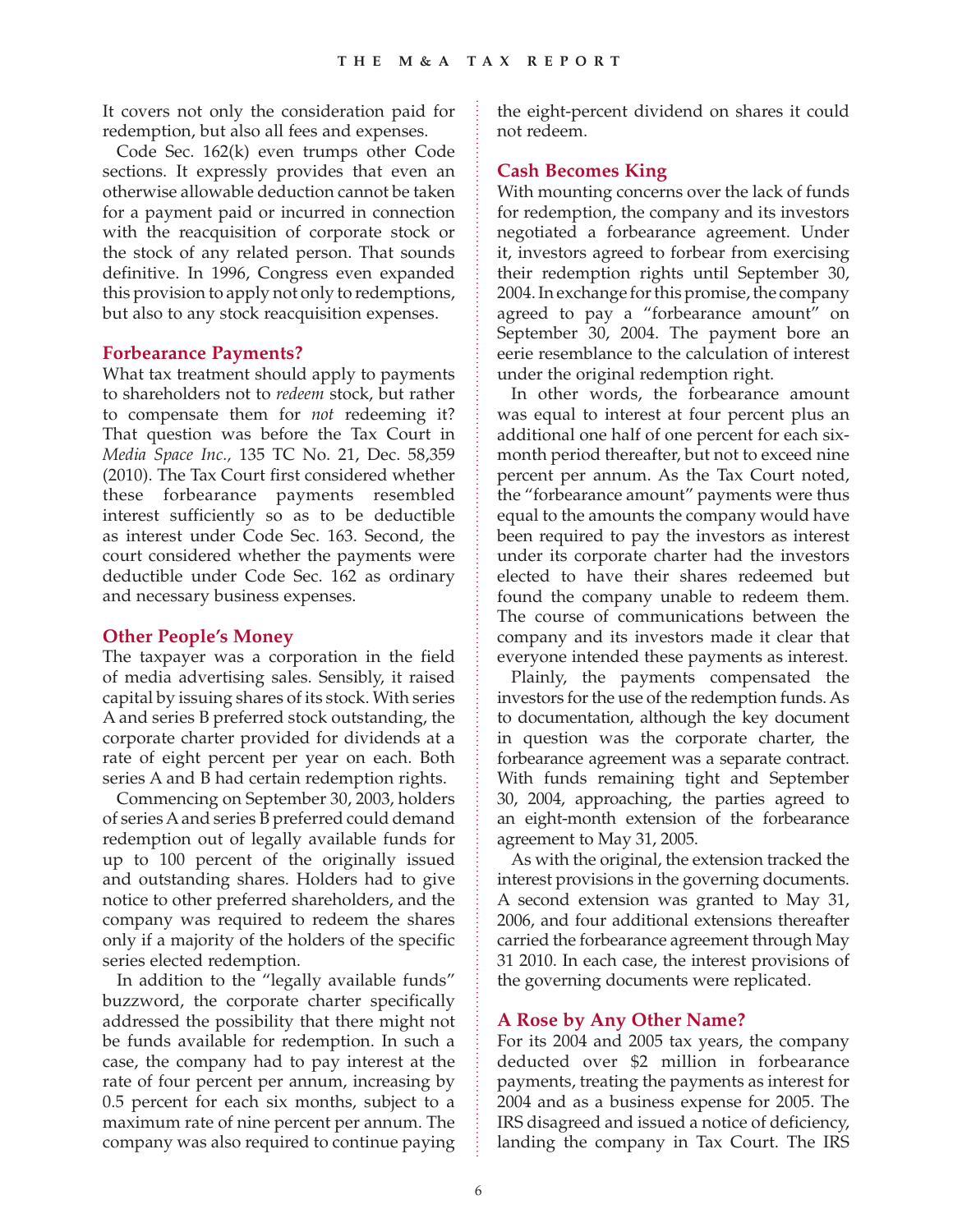argued that the payments could not be interest because they were not made on indebtedness.

Indeed, there was no indebtedness to the IRS because the investors did not exercise the redemption right to create it. The taxpayer, on the other hand, argued that indebtedness may be conditional, and that in any case, it was irrelevant whether the investors had actually elected the redemption. There was no question but that the company *had* to make the payments under a binding agreement, and they looked and sounded like interest.

The court engaged in an elaborate and detailed analysis of what constitutes interest, hinging on the existence of an unconditional and legally enforceable obligation for the payment of principal. [*See S.G. Howlett,* 56 TC 951, Dec. 30,917 (1971).] While the parties clearly *intended* this payment to be interest, the court found that there was no written election for the company to redeem the stock. That meant there could be no unconditional obligation.

The company, on the other hand, pointed out cases in which conditional obligations were treated as extant. In these cases, payments of interest could be deducted notwithstanding the lack of an unconditional obligation. Nevertheless, the court could not get past the fact that there was no redemption election here. There was no principal debt; therefore, there could be no interest.

The court even tried to examine substance over form, but simply found that this was not legal indebtedness. That meant the company could not deduct the forbearance payments as interest under Code Sec. 163.

### **It's Just Business**

The taxpayer had deducted the payments in one year as interest. Yet it switched gears and treated the forbearance payments in the other as a business expense. Not surprisingly, the Tax Court had a far easier time with the business expense argument, concluding, though, that the payments were only deductible in part.

The ordinary and necessary business expense language of Code Sec. 162 is interpreted broadly. An expense is "ordinary" even though it might occur only once in the taxpayer's lifetime. The taxpayer in *Media Space* produced an expert report showing that forbearance agreements were common. Similarly, an expense is "necessary" if it is appropriate and helpful to the business.

The court had little difficulty concluding that these forbearance payments were ordinary and necessary. However, the court still had to confront whether Code Sec. 162(k) prevented a deduction because of the payment's symbiotic connection to the stock redemption.

The forbearance payments may have been connected to the redemption, said the court, but it was certainly distinct. In view of all the facts, the Tax Court found that the forbearance agreement between the company and its investors was not in form or in substance a reacquisition of stock. That meant Code Sec. 162(k) did not prevent deducting the payments.

## **Recapitalization?**

Faced with a blizzard of IRS arguments, the Tax Court went on to consider whether this transaction could be considered a recapitalization under Code Sec.  $368(a)(1)(E)$ . The IRS had argued that a reshuffling of the company's capital structure had occurred. The company exchanged forbearance payments and new preferred stock with deferred redemption rights for the old preferred stock, which had nondeferred redemption rights. Reverting to references to both form and substance, however, the Tax Court simply said that a deduction was not prohibited under Code Sec. 162.

The IRS's next theory was that the forbearance payments were *in substance* nondeductible distributions to investors with respect to their stock. The Tax Court, however, took issue with this characterization. The court disagreed with the IRS that the forbearance payments were in substance distributions with respect to the investor's stock. After all, said the court, the company received valuable deferral rights in return for the forbearance payments.

There was nothing to suggest that the amounts the company paid to its investors for forbearance were in excess of the fair market value of those rights. In other words, when investors received forbearance payments they were being paid for forbearing. They were not receiving a return on their investment.

## **Capitalization**

Finally, the Tax Court confronted whether any of these amounts had to be capitalized. The IRS